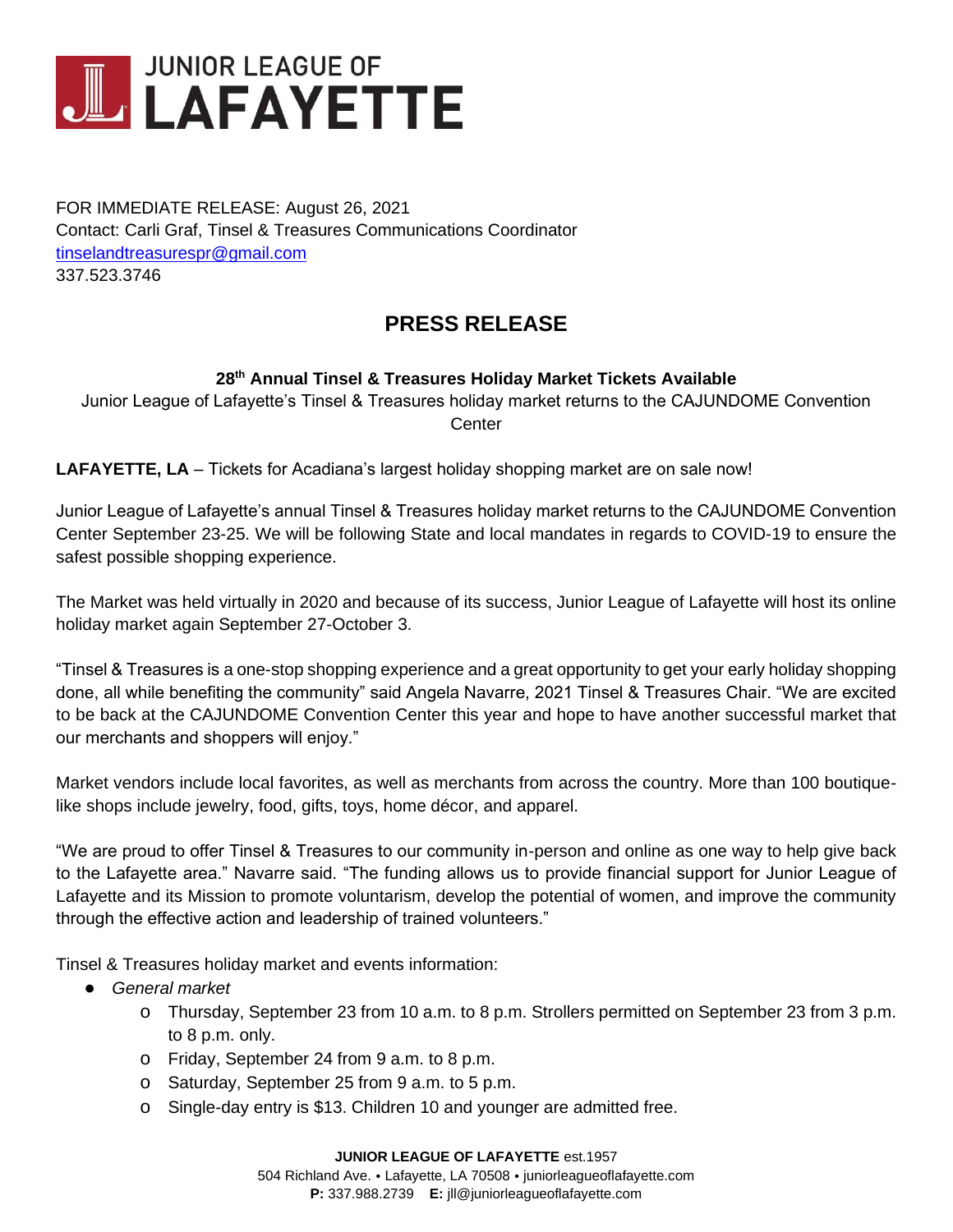- *Preferred Shopping* sponsored by Joseph and Swan Eye Center Thursday, September 23 from 8 a.m. to 10 a.m. Gain exclusive early admission to the market that includes continental breakfast, door prizes, and all-day market entry on Thursday. Tickets are \$28 per person and limited quantities are available.
- *Santa Sneak Peek* sponsored by Acadiana Pediatric Dentistry Thursday, September 23 from 3 p.m. to 7 p.m. This is a free event included with your general admission ticket and will include your complimentary picture with Santa Claus.
- *Cocoa with Mrs. Claus* sponsored by Dr. John A. Hendry, DDS Thursday, September 23 from 4 p.m. to 7 p.m. Join Mrs. Claus for story time and hot cocoa! This is a free event included with your general admission ticket.
- Ladies' Night sponsored by Paul's Jewelry Friday, September 24 from 5 p.m. to 8 p.m. Join us for a fabulous Friday night shopping experience including a DJ and a specialty cocktail available for purchase. This is a free event included with your general admission ticket. Gain access to a VIP area with the purchase of a Ladies' Night bag for \$35 full of specialty items including admission to the holiday market, gift certificates, and more! Ladies' Night bags will be for sale at Junior League of Lafayette Headquarters or www.juniorleagueoflafayette.com.
- *Merry Mimosas* sponsored by Lee Michaels Fine Jewelry Saturday, September 25 from 9 a.m. to 11 a.m. Enjoy a beautiful jazz trio for your musical enjoyment and purchase mimosas while shopping! This is a free event included with your general admission ticket.
- *Merry Mimosa Raffle* sponsored by Lee Michaels Fine Jewelry Tickets are available for \$50 each starting Tuesday, September 14 at [www.juniorleagueoflafayette.com](http://www.juniorleagueoflafayette.com/) or at the Tinsel & Treasures holiday market from Thursday, September 23 to Saturday, September 25 at 11 a.m. following the Merry Mimosa event. The drawing will be held on Saturday, September 25 at 12 p.m. Winners need not be present to win but must be 18 years or older.
	- o Multi Row Diamond and Yellow Gold Bracelet, donated by Lee Michaels Fine Jewelry (\$3150 value)
- *Sparkle & Shine Raffle*  sponsored by Lee Michaels Fine Jewelry Tickets are available for \$10 each now until noon on Saturday, September 25 at [www.juniorleagueoflafayette.com](http://www.juniorleagueoflafayette.com/) or from a Junior League of Lafayette member. The drawing will be held on September 25 at 4:45 p.m. Winners need not be present to win but must be 18 years or older.
	- o First prize is \$10,000 cash.
	- o Second prize is a \$10,000 Lee Michaels Fine Jewelry shopping spree, donated by Lee Michaels Fine Jewelry.
- *Virtual Children's Event -* sponsored by Lafayette Pediatric Dentistry Saturday, December 11 and Saturday, December 18 from 9 a.m. to 10 a.m. For \$35 your child will be able to enjoy a morning with Santa online before he drops down the chimney. Children will be invited to join a video call with Santa where he will read a Christmas book with special guests Olaf and Rudolph. In addition, your children will find safe, kid-themed items in the box including a signed photo from Santa with "special friends," stationary to write a letter to Santa, and other hands-on holiday activities.

Market and event tickets can be purchased in person at Junior League of Lafayette Headquarters, located at 504 Richland Avenue in River Ranch, or by phone at 337.988.2739. You can also purchase from a Junior League of Lafayette member, at the CAJUNDOME Box Office, and Ticketmaster.com. CAJUNDOME Box Office and Ticketmaster.com tickets are subject to additional fees. After 3 p.m. September 22, market tickets are only available for purchase online at Ticketmaster.com or at the CAJUNDOME Box Office. For more information visit